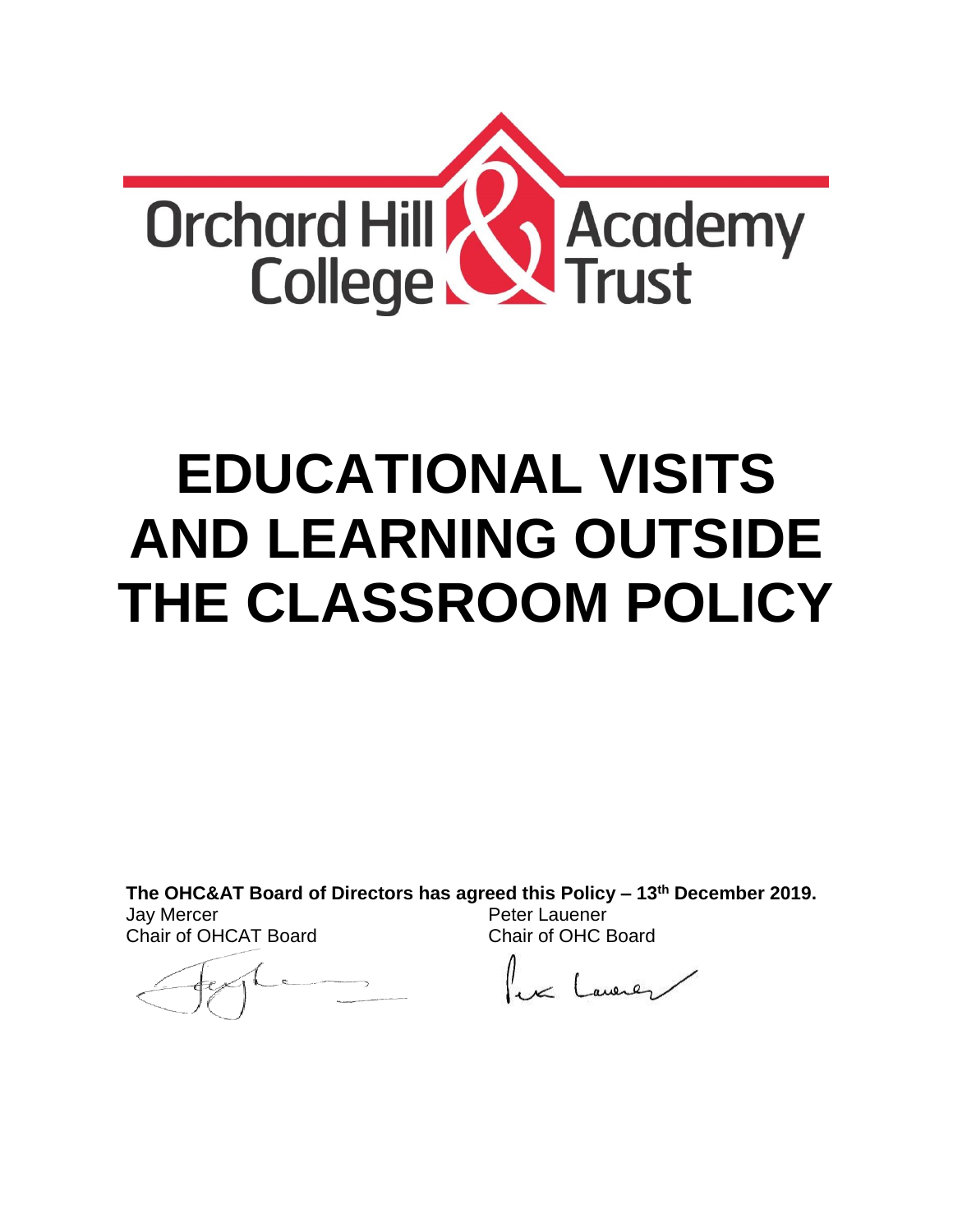

#### **INTRODUCTION**

Orchard Hill College and Academy Trust (OHC&AT) is a 'family' of providers, comprising Orchard Hill College (OHC) and Orchard Hill College Academy Trust (OHCAT), which works together for mutual benefit. OHC&AT is committed to providing outstanding educational opportunities for all our pupils and students. Educational visits (EVs) and learning outside the classroom (LOtC) are a key component of that provision, broadening experiences for our pupils and students and enabling a deeper understanding of learning to take place.

Amongst other things, EVs and LOtC comprise:

- Activities within the College/Academy's own buildings, grounds or immediate area
- Educational visits organised both within and outside of the hours of the College/Academy day beyond the grounds of the provision and in the local and/or wider community
- Overnight stays on the College/Academy grounds
- Residential visits that take place during the College/Academy week, a weekend or holiday, away from College/Academy grounds
- Inclusion placements and integration with local schools and colleges
- Work placements with local organisations
- Involvement in clubs, musical groups, and sporting activities held during break times or after the end of the College/Academy day, either on or off-site
- Participation in dramatic productions, concerts and other special events.

LOtC is therefore distinct from EVs in that the former also includes learning within the College/Academy boundary that does not occur solely in the classroom.

All learning outside the classroom is risk-assessed in accordance with OHC&AT's Risk Assessment Policy, and with reference to our Health & Safety and Risk Management policies. The purpose of this policy is to confirm our commitment, as an organisation, to delivering high quality LOtC and educational visits, and to delineate our procedures for planning, assessing and managing educational visits. This policy has been written with reference to 'Health and Safety on educational visits' (DfE, 2018) and should be read in conjunction with OHC&AT's Risk Assessment, Risk Management and Health and Safety policies.

## **AIMS AND RATIONALE**

OHC&AT has a firm commitment to LOtC and educational visits. It is acknowledged that organising and leading off site activities puts a great deal of responsibility on all involved.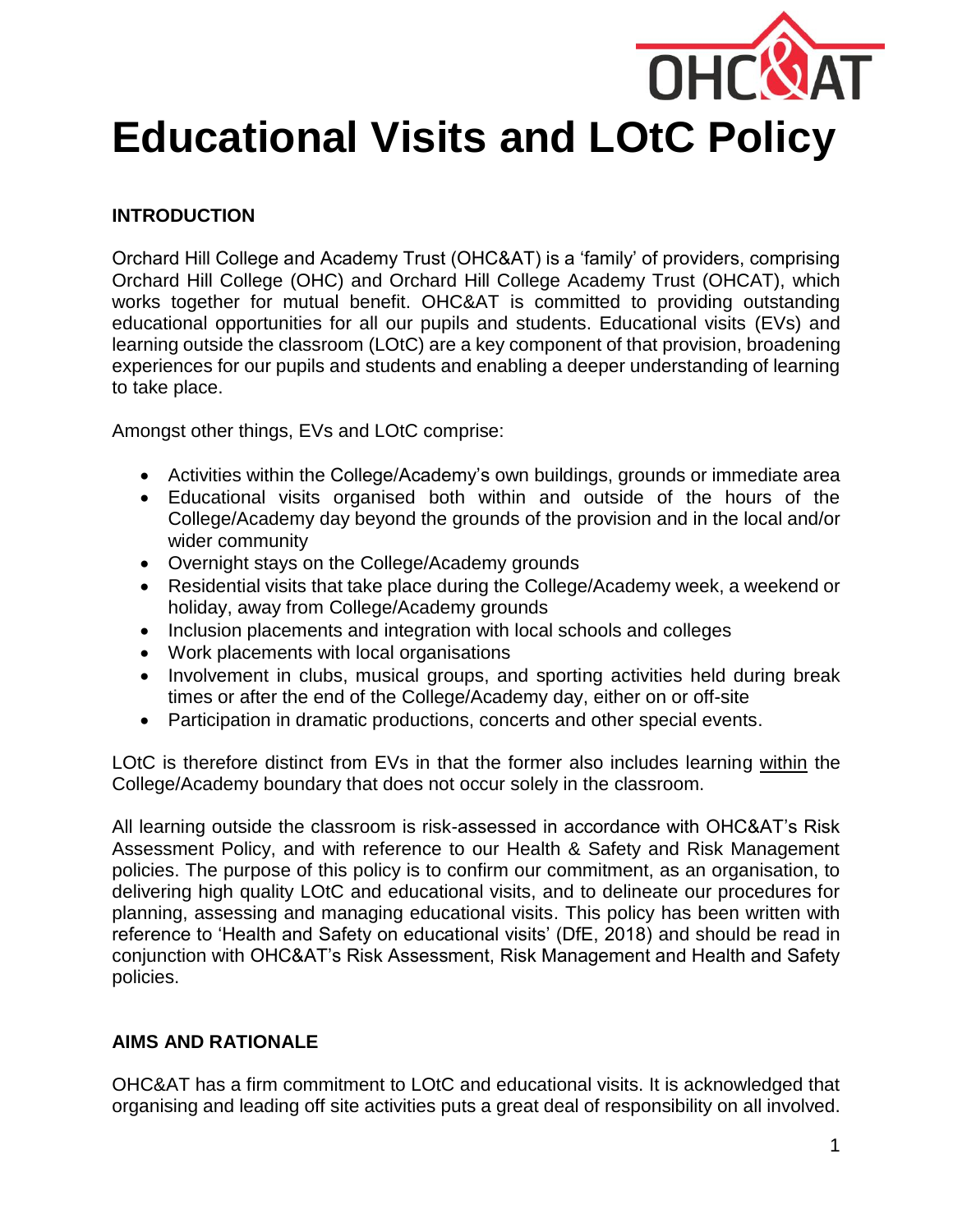

However, the benefits are immense and make an invaluable contribution to the academic, personal, emotional and social development of young people.

## **Aims of LOtC and EVs**

- To develop LOtC as an entitlement for all young people by overcoming potential barriers such as complex needs and challenging behaviour.
- To ensure enriching, high quality curriculum provision through LOtC experiences that facilitates pupils'/students' holistic progress.
- To deliver a wide range of progressive and frequent LOtC activities for all pupil/student groups.
- To provide young people with LOtC experiences that promote personal development and wellbeing, by increasing engagement and maximising access.
- To design the curriculum so that it embeds progressive experiences for all young people.
- To improve the effectiveness of learning outside the classroom through better planning and evaluation of outcomes for young people.

#### **Rationale**

Educational visits and LOtC can have valuable and discernible benefits for our children and young people, playing a crucial part in promoting their overall progress and achievement by, for example:

- Providing memorable, fun experiences that inspire, engage and motivate.
- Providing young people with divergent experiences that enable them to generalise their skills in contexts that they would not experience in College/Academy alone.
- Supporting the development of positive relationships through building trust.
- Developing greater independence and skills for daily living.
- Promoting social inclusion and engagement with the wider community, through the development of self and other awareness.
- Promoting confidence and self-esteem via engagement with challenging tasks and encouraging pupils/students to take more responsibility.
- Being responsive to the different learning styles possessed by the range of young people in College/Academy.
- Supporting better progress by upping the level of challenge, taking young people out of their comfort zone and working within a framework of managed risk.
- Revealing young peoples' 'hidden talents' that may not manifest within a classroom or standard setting.

## **PLANNING AND APPROVAL**

OHC&AT adheres to [Department for Education guidance on educational visits](https://www.gov.uk/government/publications/health-and-safety-on-educational-visits/health-and-safety-on-educational-visits) – please refer to Appendix A for a copy of this guidance.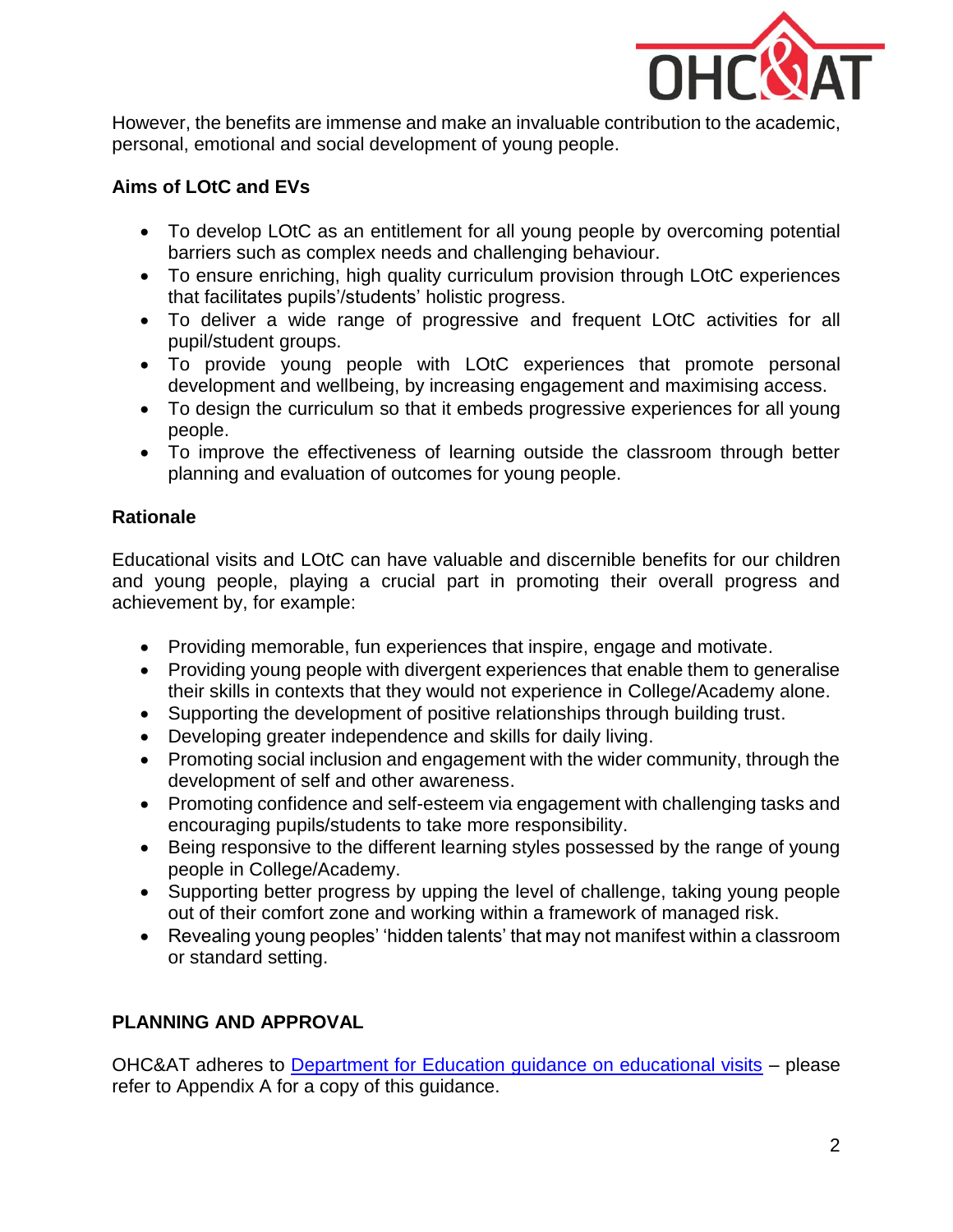

Educational visits and Learning Outside the Classroom is embedded within OHC&AT curriculum provision and therefore should be treated as any other lesson with respect to planning. In order to plan an off-site activity the EVC should be involved in discussing plans at an early stage. Routine or local visits also need to be planned ahead. It may be possible to approve a series of events on a termly basis. No financial commitment should be agreed until all relevant approvals have been achieved.

Staff should be mindful of ongoing risk assessment. It is essential that there is sufficient lead-in time proportionate to the complexity of the visit and the level of approval required.

In relation to equality and inclusion, it is important to consider:

- Entitlement: the right to participate
- Accessibility: direct or by realistic adaption or modification
- Integration: participation with peers

OHC&AT has appointed an external Outdoor Educational Advisor to advise and support our Academies and the College with educational visits. Every OHC&AT provision must have a named Educational Visit Coordinator (EVC) who will work with the Principal of the provision and the Outdoor Educational Advisor to ensure that EVs are planned, delivered and evaluated to the highest standard.

Educational visits fall into one of four categories:

- Local (NB: this is not determined solely by geographic location the nature of activities will also be a determining factor)
- Residential
- Adventurous
- Overseas

The EVC reviews all proposals for educational visits, and approves all those categorised as local (i.e. those which do not fall into any of the other three categories). Anything categorised as residential, adventurous or overseas must go to the Outdoor Educational Advisor for approval. The Principal of each provision must be notified of all upcoming educational visit activity. Additionally, the Local Governing Body (LGB) should be informed of any educational visit activity categorised as residential, adventurous or overseas.

#### **Risk assessments and safeguarding**

Risk assessments should identify suitable supervision ratios and whether or not a qualified first aider or suitably trained staff member is required.

Children and young people should be involved in the process of risk assessment, along with families as necessary or relevant.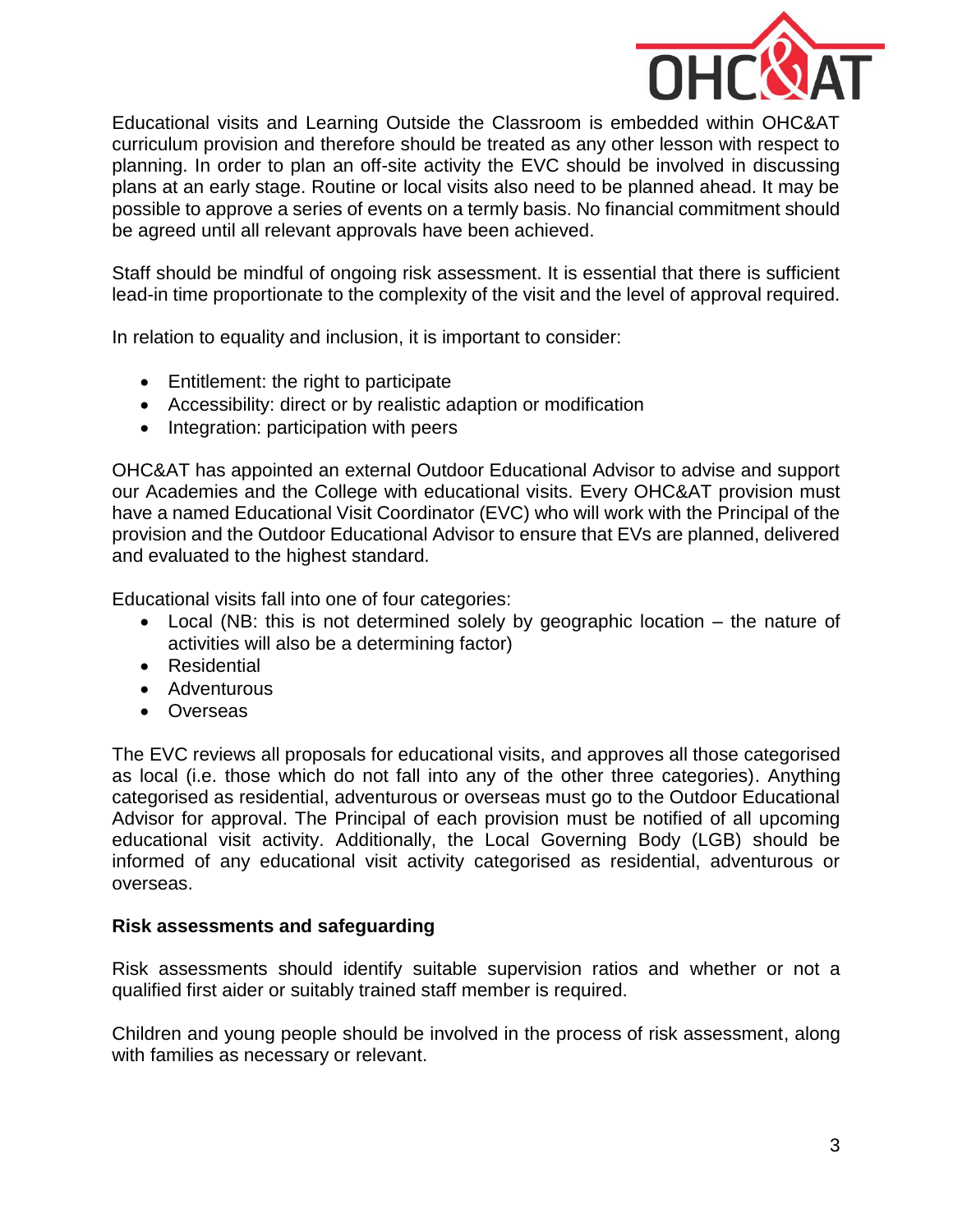

Employees and/or supporting adults who have, or could have, substantial and regular access to pupils/students must undergo an enhanced DBS check.

The consumption of alcohol on educational visits is **always** prohibited, along with any misuse of substances – please refer to the Substance Misuse Policy for further guidance on this matter.

Risk Assessment proformas can be found in Appendices B and C.

#### **Emergency procedures**

The risk assessment for each visit will identify the relevant emergency procedures during the visit. For visits extending beyond the Academy or College day this includes designating a home contact from the Academy or College who may be needed as a link between the party, parents/carers and the Academy/College in the event of an emergency.

In the event of a delay (of more than one hour), or of an incident resulting in harm to any pupil/student, staff member or volunteer, the Academy/College must be contacted as soon as possible to inform the Principal or Vice Principal who will inform families/others as required.

In the event of a party being overdue and without contact by more than one hour, the Academy/College must investigate.

#### **RESPONSIBILITIES**

#### **OHC&AT Directors will:**

 Review and approve this policy on a regular basis and receive termly reports as part of health and safety monitoring.

#### **The OHC&AT Executive Senior Leadership Team (ESLT) will:**

- Monitor risk assessment and LOtC/EV activity across the organisation as part of regular safeguarding/health and safety monitoring.
- Regularly review this policy and any attendant procedures to ensure that they are effective and compliant with all relevant requirements.

#### **Principals will:**

- Appoint a suitable member of staff to act as Educational Visit Coordinator (EVC) for their provision, and ensure that they access the relevant training.
- Ensure that relevant training around LOtC and EVs is provided for all staff and regularly refreshed as necessary.
- Regularly report on LOtC and EV activity to the OHC&AT Executive Senior Leadership Team and to the Local Governing Body (LGB).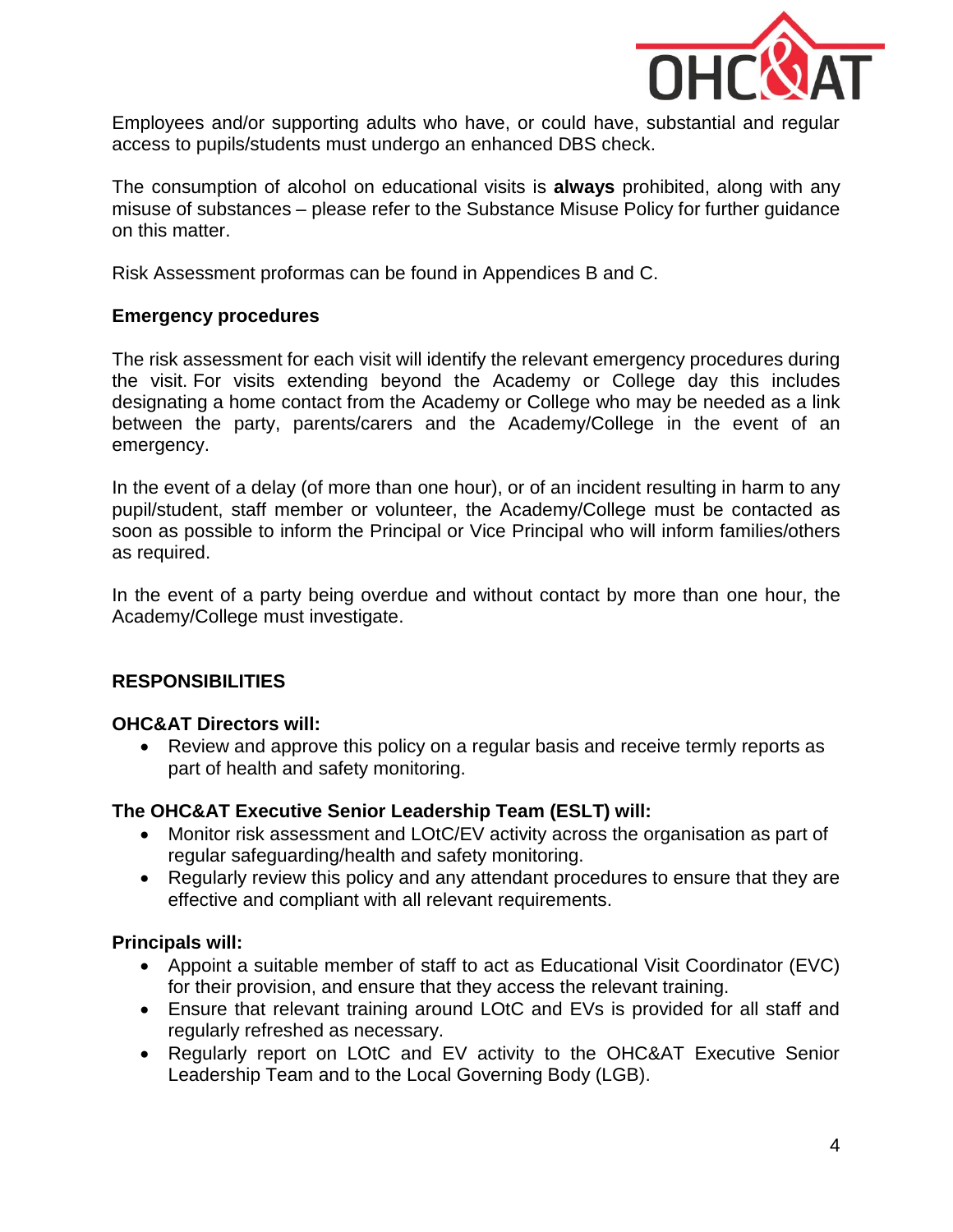

• Produce and maintain a school- or College-specific procedure for managing students before, during and after any educational visit, and ensure that all staff implement this procedure effectively during EV activity.

#### **Educational Visit Coordinators will:**

- Liaise with the external Outdoor Educational Advisor to ensure that visits comply with all guidelines and regulations regarding health and safety.
- Approve all educational visits categorised as 'local' rather than 'residential', 'adventurous' or 'overseas'.
- Ensure that all appropriate Academy/College procedures are in place and understood by staff, including child protection/safeguarding, health and safety and the Academy/College's own 'Before, During, After' procedures.
- Ensure that relevant consents have been sought and obtained for each visit.
- Evaluate all educational visits after they have taken place, including any incidents/accidents and lessons learned, and regularly report on these to the Principal.
- Ensure that their EVC training is kept up to date.

#### **The externally appointed Outdoor Educational Advisor will:**

- Advise all OHC&AT provisions on the safe and effective planning and execution of educational visits.
- Provide training to EVCs on an annual refresher basis.
- Review and approve all educational visits categorised above 'local' level.

#### **All staff will:**

- Ensure they are familiar with and adhere to all relevant risk assessment and educational visit policies and procedures.
- Report any incidents promptly via the correct channels.

## **POLICY REVIEW DETAILS**

*Version:* 1.1 *Reviewer:* John Prior *Approval body:* Family Board *Date this version approved:* 13th December 2019 *Due for review:* Autumn 2022

## **RELATED POLICIES AND PROCEDURES**

Child Protection, Adult Protection & Safeguarding Policy and Procedures Equality and Diversity Policy First Aid Policy Health and Safety Policy Missing Child Policy (Academies)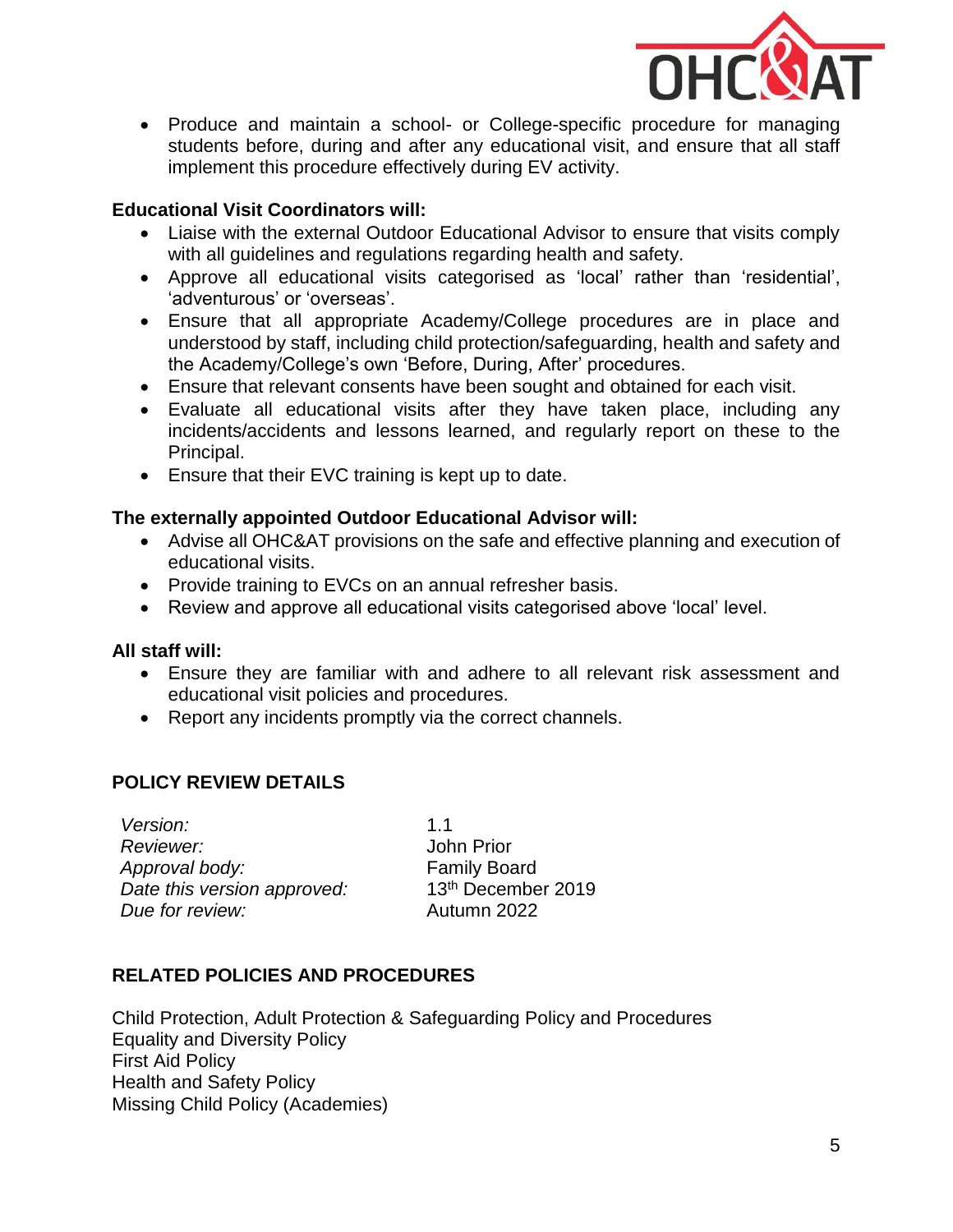

Missing Student Policy (OHC) Risk Assessment Policy Substance Misuse Policy

## **FURTHER RESOURCES**

Health and safety in schools (DfE) <https://www.gov.uk/government/collections/health-and-safety-in-schools>

Health and Safety of Learners Outside The Classroom (HASLOC) (Nov 2009) <https://dera.ioe.ac.uk/10664/>

Council for Learning Outside the Classroom:<http://www.lotc.org.uk/>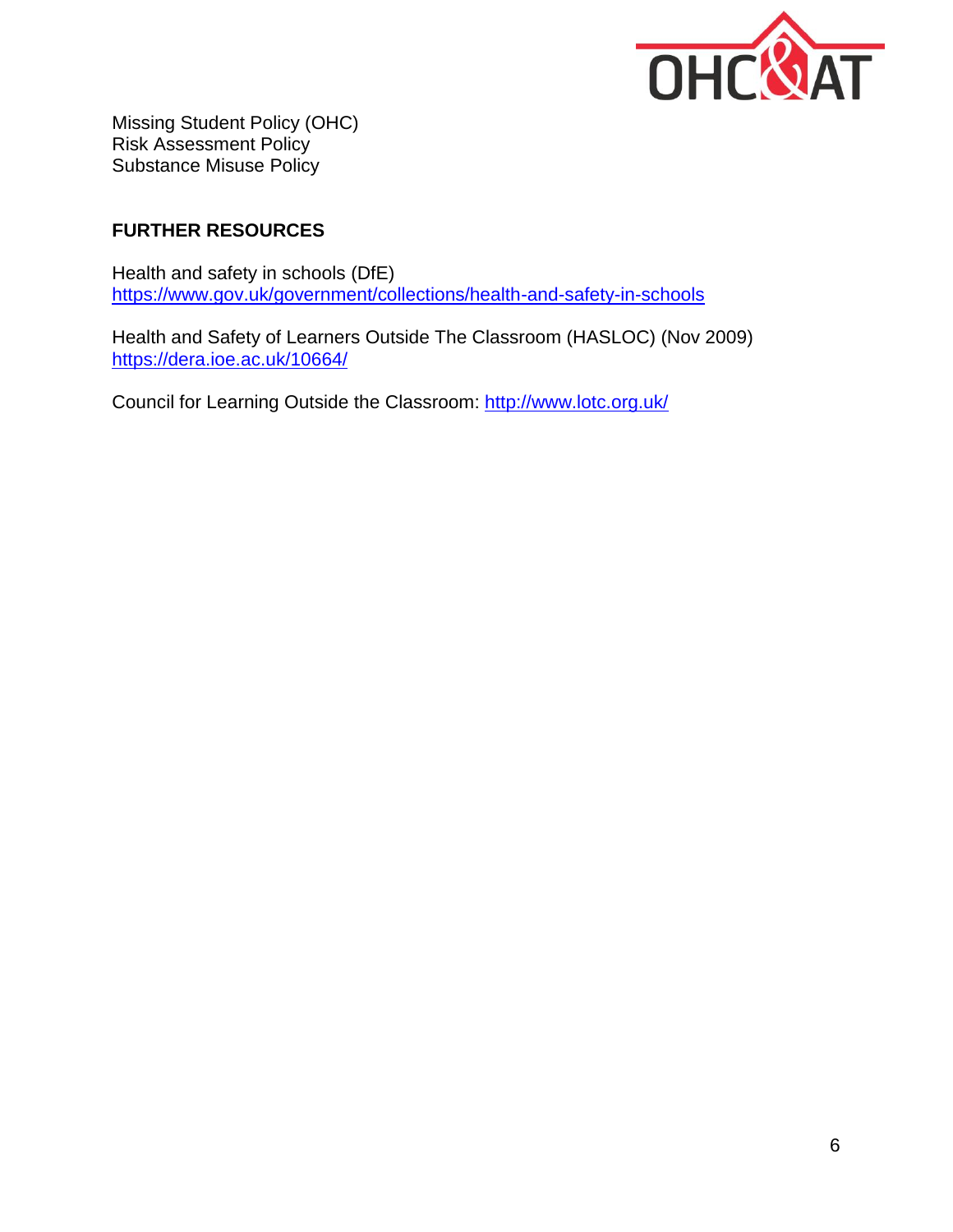

# **APPENDIX A: Health and Safety on Educational Visits (DfE, 2018)**

# **1. The 2 main types of trips**

## 1.1 Routine visits

These involve no more than an everyday level of risk, such as slips and trips and are covered by a school's current policies and procedures. They only need a little extra planning beyond the educational aspect of the trip. They can be considered as lessons in a different classroom.

## 1.2 Trips that need a risk assessment and extra planning

These are trips not covered by current policies. This could be due to things like:

- the distance from school
- the type of activity
- the location
- needing staff with specialist skills

Sometimes a school may just need to review its current plans or arrangements that were successful on previous trips. However, some trips will need risk assessments, detailed planning and informed approval of headteachers or governing boards. The person given the job of managing this should:

- have the [skills, status and competence needed for the job](https://www.gov.uk/government/publications/health-and-safety-on-educational-visits/health-and-safety-on-educational-visits#educationalvisistscoorindator)
- understand the risks involved
- be familiar with the activity

Plans should be proportionate and sensible, focusing on how to manage genuine risks.

## **2. When to get consent from parents**

A school must always get written consent for nursery age children.

For children over nursery age, written consent is not needed for most trips, as they're part of the curriculum. However, it's good practice to tell parents about them.

Written consent is usually only needed for trips that:

- need a higher level of risk assessment
- are outside normal school hours

Ask parents to sign a copy of [our consent form](https://www.gov.uk/government/publications/consent-for-school-trips-and-other-off-site-activities) when their child enrols. This will cover them for their whole time at the school.

Schools should still tell parents about these trips and give them the opportunity to withdraw their child.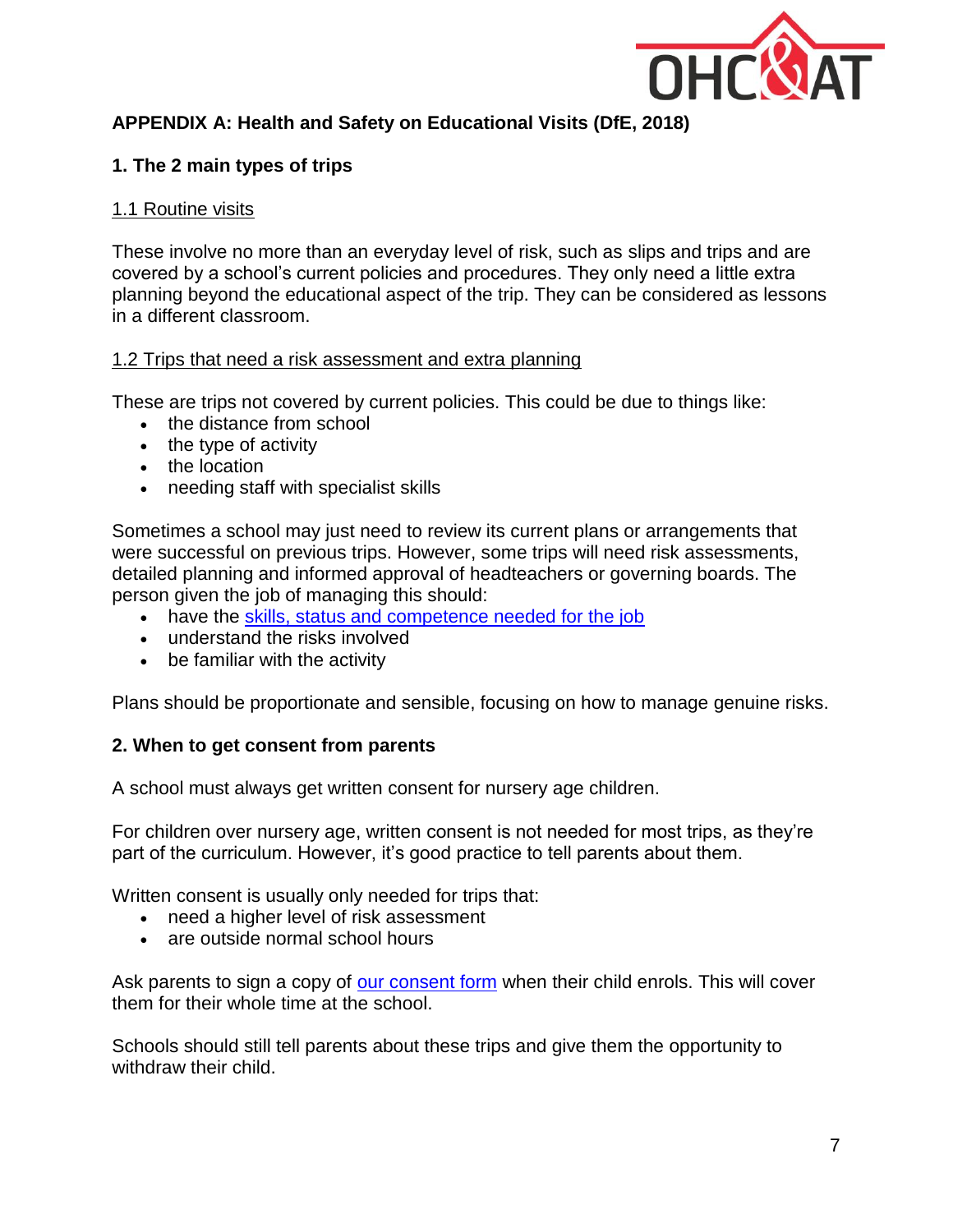

## **3. Using outside organisations**

Schools using an outside organisation to provide an activity must check they have appropriate safety standards and liability insurance.

The Council for [Learning Outside](http://lotcqualitybadge.org.uk/) the Classroom (LOtC) awards the Learning Outside [the Classroom Quality Badge](http://lotcqualitybadge.org.uk/) to organisations who meet nationally recognised standards.

Schools can [check if an organisation holds the LOtC Quality Badge.](http://lotcqualitybadge.org.uk/search) If an organisation does not hold the badge, the school must check that they're an appropriate organisation to use. This could include checking:

- their insurance
- that they meet legal requirements
- their health and safety and emergency policies
- their risk assessments
- control measures
- their use of vehicles
- staff competence
- safeguarding
- accommodation
- any sub-contracting arrangements they have
- that they have a licence where needed

The school should have an agreement with them that makes it clear what everyone is responsible for. This is especially important if they'll be taking over supervision of the children.

## **4. Adventure activities: caving, climbing, trekking, and watersports**

These kind of activities should be identified and risk assessed as part of the visit beforehand. Staff managing or leading visits must not decide to add such activities during the trip.

Always consider the abilities of the children when assessing risk.

Organisations need a licence to provide some adventure activities. Organisations who hold the LOtC Quality Badge should hold a licence for the activity they provide.

[Find out more about licensing](http://www.hse.gov.uk/aala/public-information.htm) on the Health and Safety Executive (HSE) website.

#### **Watersports**

When planning watersports, consider the need for:

- instructors
- lifeguards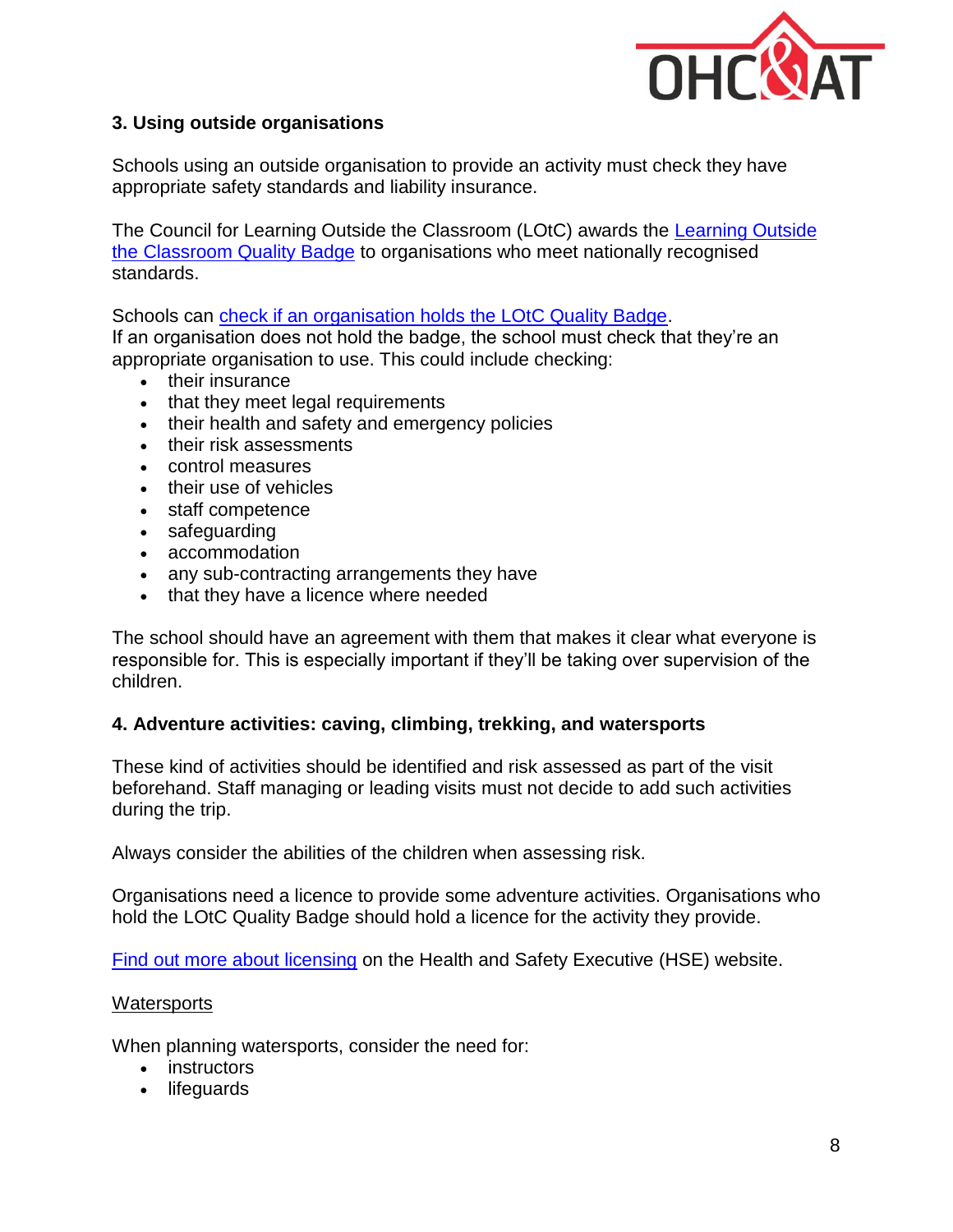

Schools should take particular care when using hotel swimming pools and other water leisure activities which may not have a trained lifeguard. Although there are no swimming pool specific health and safety laws, the Outdoor Education Advisers' Panel (OEAP) provides advice when undertaking adventure specialist activities, including swimming.

## **5. Trips abroad**

Trips abroad can have extra risks and need a higher level of risk assessment.

Schools should make sure any organisation that is providing activities holds the LOtC Quality badge or similar local accreditation.

The HSE does not cover incidents overseas. However, it can investigate work done in Britain to support the trip, like risk assessments. School staff could also be liable under civil law for any injuries to the children due to negligence.

If the trip includes significant risks, such as challenging terrain, going to remote places or extreme climates, follow the guide to the [British Standard for adventurous activities](https://www.bsigroup.com/en-GB/about-bsi/uk-national-standards-body/what-is-the-national-standards-body/why-standards-matter-for-consumers/consumer-resources/)  [outside the United Kingdom](https://www.bsigroup.com/en-GB/about-bsi/uk-national-standards-body/what-is-the-national-standards-body/why-standards-matter-for-consumers/consumer-resources/) as the basis for the planning and risk assessment. Organisations employed by the school should follow this too. If they have LOtC Quality Badge then they follow this standard.

Schools should consider the Foreign and Commonwealth Office's detailed guidance on [safer adventure travel and volunteering overseas](https://www.gov.uk/safer-adventure-travel-and-volunteering-overseas) when organising adventure visits abroad. A [teachers' pack](https://www.gov.uk/teachers-pack) is also available.

#### **6. Knowing what to do in an emergency**

Schools should have an emergency response plan that covers what to do if there is an incident away from school. Schools should also have a communications plan that covers how routine communications should be handled, including regular check-ins and calls to reassure people.

Trip leaders should be familiar with these plans.

Schools can get advice on these plans from their outdoor activity adviser or the [OEAP](https://oeapng.info/)  [website.](https://oeapng.info/)

#### **7. Evaluating trips**

Set up a clear process for evaluating all visits once they have been concluded from the planning through to the visit itself. Schools should keep a record of any incidents, accidents and near misses.